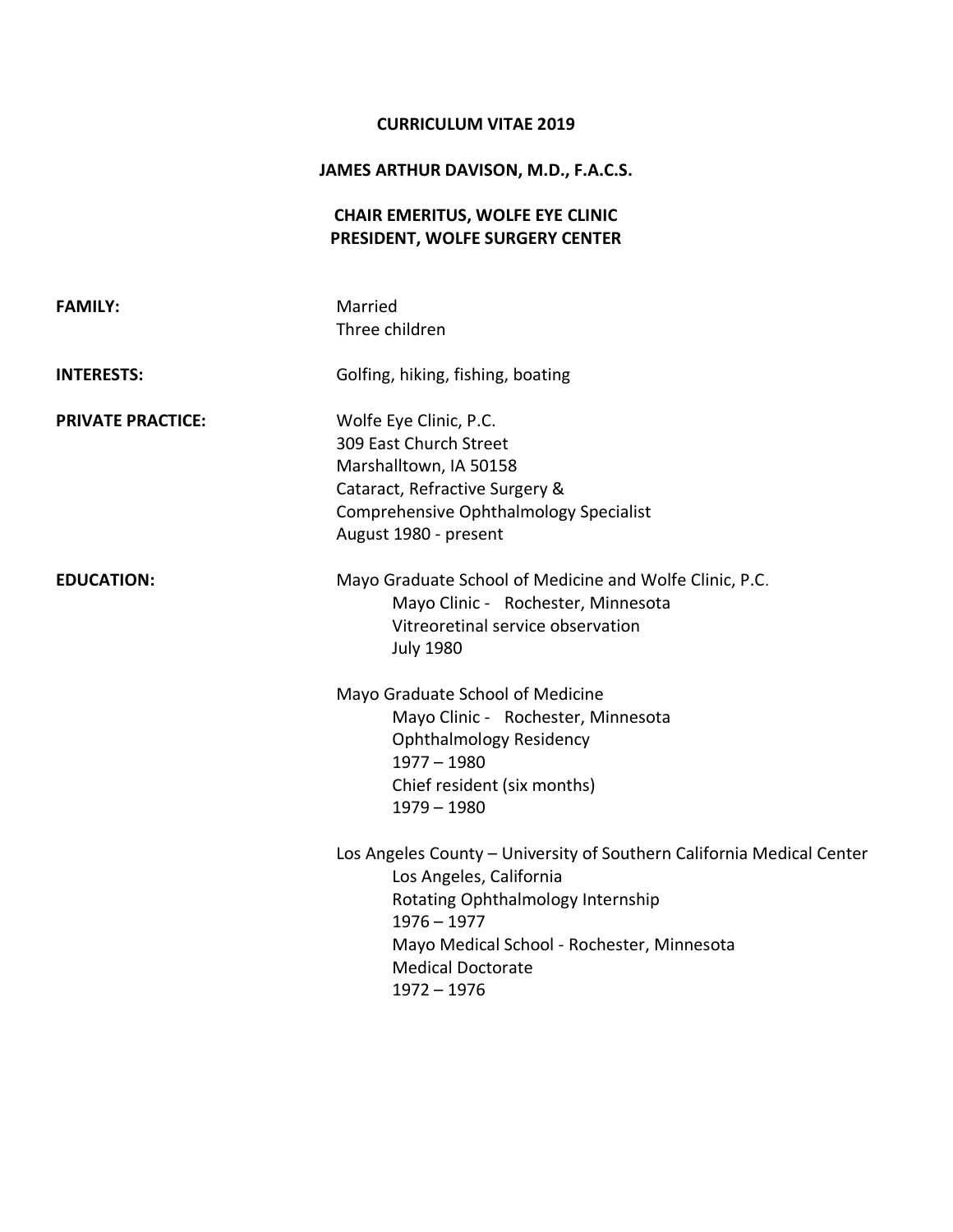|                             | University of Minnesota<br>Minneapolis, Minnesota<br>Bachelor of Arts - Psychology<br>Summa Cum Laude<br>$1970 - 1972$                                                                                                                                                                                                                                                                                                                                                                               |
|-----------------------------|------------------------------------------------------------------------------------------------------------------------------------------------------------------------------------------------------------------------------------------------------------------------------------------------------------------------------------------------------------------------------------------------------------------------------------------------------------------------------------------------------|
|                             | University of Wisconsin<br>La Crosse, Wisconsin<br>$1968 - 1970$                                                                                                                                                                                                                                                                                                                                                                                                                                     |
| <b>LICENSES:</b>            | Minnesota (non-renewed 2000) - 1977<br>Wisconsin<br>1977<br>California<br>1979<br>1980<br>lowa                                                                                                                                                                                                                                                                                                                                                                                                       |
| <b>BOARD CERTIFICATION:</b> | National Board of Medical Examiners - 1977<br>American Board of Ophthalmology - 1981                                                                                                                                                                                                                                                                                                                                                                                                                 |
| <b>BOARD AFFILIATIONS:</b>  | American College of Eye Surgeons<br>American College of Surgeons<br><b>American Medical Association</b><br>American Society of Cataract and Refractive Surgery<br>American Society of Contemporary Ophthalmology<br>Iowa Medical Society<br><b>International Association of Ocular Surgeons</b><br>International Society of Refractive Keratoplasty<br><b>Marshall County Medical Society</b><br>Mayo Alumni Association<br>Society for Office Based Surgery<br>Marshalltown Medical Surgical Center |
| <b>MEMBERSHIPS:</b>         | American Medical Association (AMA)<br>American Society of Cataract & Refractive Surgery (ASCRS)<br>American Academy of Ophthalmology (AAO)<br>International Society of Refractive Surgery (ISRS)<br><b>Outpatient Surgery Society (OSS)</b><br>Mayo Eye Alumni Association<br>Mayo Alumni Association<br>Iowa Ophthalmologic Association<br>Iowa Medical Society<br>International Intraocular Implant Club (IIIC)                                                                                    |
| <b>APPOINTMENTS:</b>        | Clinical Associate Professor of Ophthalmology University of Utah                                                                                                                                                                                                                                                                                                                                                                                                                                     |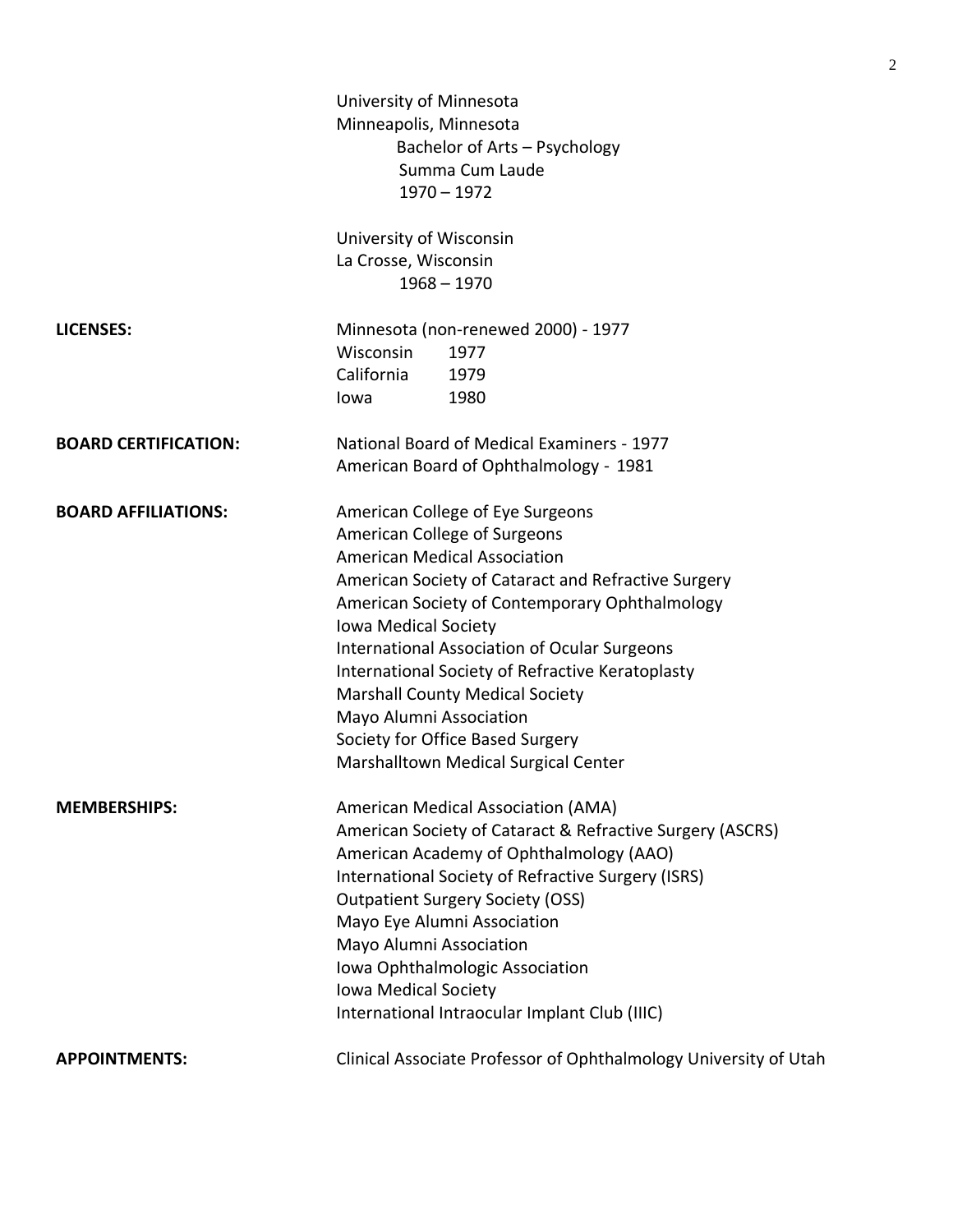July 1, 2000 – October 2009 Editorial Board - JASCRS July 1990 – December 1995 Editorial Board - Review of Refractive Surgery November 2004 - present Director, Mayo Eye Fellows Board of Directors 1994-1995 President, Mayo Eye Alumni Association 1995-1996 President, Windsor National Associates 1999-2001 ASCRS Film Festival Judge 2004-2005

**AWARDS:** Surgicus Golden Hands Award presented by the David J. Kelman Research Foundation at Surgicus III, New York City, 1986.

Best Paper of Session at ASCRS in Chicago 2012: Capsule Complications and Refractive Results of Phacoemulsification IOL Implantation Surgery.

#### **PRIVATE PRACTICE EXPERIENCE:**

Dr. Davison joined 5 surgeons at Wolfe Eye Clinic in Marshalltown, Iowa in 1980. He and his associates started opening 7 other offices in: West Des Moines 1984, Fort Dodge 1986, Cedar Falls 1988, Cedar Rapids 1991, Waterloo 2000, Spencer 2011, and Iowa City 2013. He helped execute the successful merger with a three surgeon practice in Ames in 1997 and helped recruit full time specialty and sub-specialty surgeons and staff to each of the offices so that they could become integrated parts of the Wolfe Eye Clinic organization. As of 2013, the Clinic which is headquartered in Marshalltown is comprised of 9 main Wolfe Eye Clinic offices, 8 Wolfe Family Vision Centers, and 23 outreach sites. A three operating room ambulatory surgery center was incorporated into the West Des Moines office in 2009. The Clinic has a formal management structure and is staffed by 20 ophthalmic surgeons, 14 optometrists, and some 360 staff members. Access to subspecialty services within the offices is provided by rotation of subspecialty surgical teams which include: Cataract and Refractive Surgery, Cornea and External Disease, Medical and Surgical Retina and Vitreous, Glaucoma, Pediatric Ophthalmology and Adult Strabismus, and Ophthalmic Plastic and Reconstructive Surgery. He served as Chairman of the Board of Directors of Wolfe Eye Clinic and President of the Clinic Investments properties corporation from 1995 through 2010, and President of Wolfe Surgery Center from 2010-2012.

He started the Vitrectomy Service in 1980, and through 1996 served as a general ophthalmologist seeing medical patients and performing cataract, refractive, glaucoma, retinal laser, scleral buckling procedures, pars plana vitrectomy, strabismus, and oculo-plastic surgeries. He generally devoted approximately three-fourths of his time to his general anterior segment practice and one-fourth to surgery of the retina and vitreous. With the Clinic's recruitment of successive sub-specialists, he gradually retired from all of his subspecialty surgical activities except cataract and refractive surgery.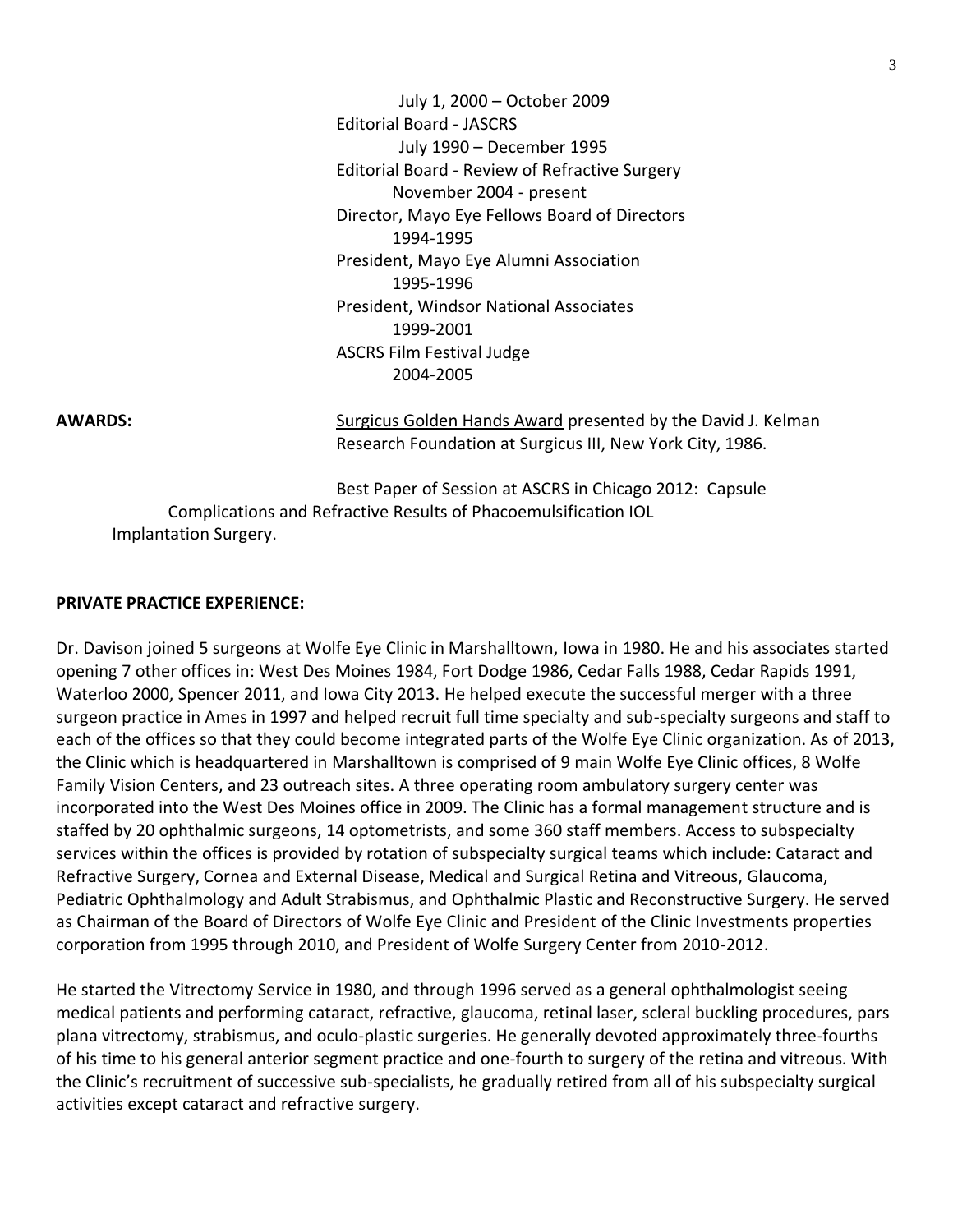## **RESEARCH, EDUCATION, and CONSULTING EXPERIENCE:**

Dr. Davison has delivered named lectures, scientific papers, and discussions at various scientific meetings and has participated in numerous educational courses on eye surgical techniques in the United States, Puerto Rico, Canada, France, Germany, Italy, Japan, Hong Kong, and Chile.

He has helped develop five intraocular lens designs; Optical Radiation Corporation models UV31Y and UV71U, Pharmacia models UB120, 811, and DGR Corporation graduated length method IOL series. He has been a development contributor for the Alcon Infiniti phacoemulsification machine, Bausch & Lomb Technolas 217A Excimer Laser and an FDA investigator for: Alcon Natural IOL, Alcon ReSTOR IOL, Alcon Stabilize BSS substitute, Alcon DisCoVisc viscoelastic, Rayner Centerflex IOL, and has participated in numerous post-market studies. He is currently a consultant for Alcon Surgical.

## **PUBLICATIONS:**

- 1. Davison, JA. Controlled drainage of massive choroidal hemorrhage. Ocutome/Fragmatome Newsletter 1981; 6: pp 1-2.
- 2. Davison JA, Bourne WM. Results of a penetrating keratoplasty using a double running suture technique. Archives of Ophthalmology 1981; 99: 1591-1595.
- 3. Davison JA. Modified J-loop intraocular lens insertion after posterior chamber iris-plane phacoemulsification; a safe, easy method. American Intraocular Implant Society Journal 1981; 7: 368- 372.
- 4. Bourne WM, Davison JA, O'Fallon WM. The effects of oversize donor buttons on postoperative intraocular pressure and corneal curvature in aphakic penetrating keratoplasty. Ophthalmology 1982; 89: 242-246.
- 5. Davison JA. Letter to the Editor; Pseudophakic Pupillary Block in Posterior Chamber Lens Implantation. Ophthalmic Surgery 1982; 13: 1040.
- 6. Davison JA, Brubaker RF. Dimensions of the Anterior Chamber in Pigment Dispersion Syndrome. Archives of Ophthalmology 1983; 101: 81-83.
- 7. Graether JM, Davison JA, Harris GW, Watt RH, Widner RR, Sposito V. A Comparison of the Effects of Phacoemulsification and Nucleus Expression on Endothelial Cell Density. American Intra-Ocular Implant Society Journal 1983: 9: 420-423.
- 8. Davison JA. Endothelial Cell Loss During the Transition from Nucleus Expression to Posterior Chamber-Iris Plane Phacoemulsification. American Intraocular Implant Society Journal 1984: 10: 40-43.
- 9. Davison JA. Analysis of Capsular Bag Defects and Intraocular Lens Positions for Consistent Centration. J Cataract Refract Surg 1986; 12: 124-129.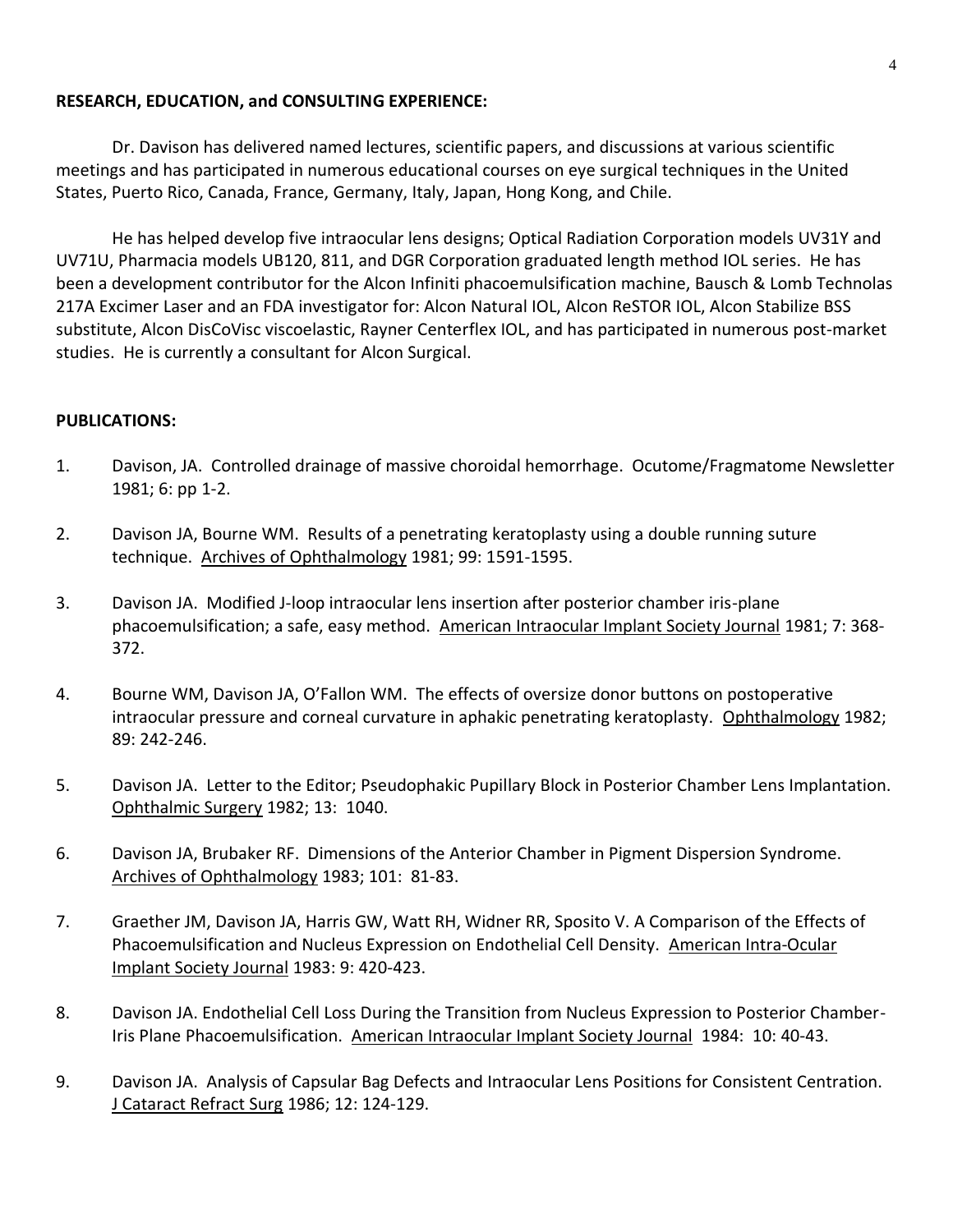- 10. Davison JA. Suprachoroidal Hemorrhage: A Review. The Audiovisual Journal of Cataract and Implant Surgery 1986; 2: Issue 3.
- 11. Davison JA. Acute Intraoperative Suprachoroidal Hemorrhage in Extracapsular Cataract Surgery. J Cataract Refract Surg 1986; 12: 606-622.
- 12. Davison JA. Sodium Hyaluronate Exchange in Posterior Chamber Lens Implantation. J Cataract Refract Surg 1986; 12: 674-677.
- 13. Davison JA. Smaller-length IOL Introduced for Short Eyes. Ocular Surgery News 1987; 5: 21.
- 14. Davison JA. Phaco: This Conservative: Surgery Benefits Patients at Risk for AISH. Ocular Surgery News 1987; 5: 14-15.
- 15. Davison JA. Vitrectomy and Fluid Infusion in the Treatment of Delayed Suprachoroidal Hemorrhage After Combined Cataract and Glaucoma Filtration Surgery. Ophthalmic Surgery 1987; 18: 334-336.
- 16. Davison JA. Pick your First Phacoemulsification Patients with Great Care and Concern. Ocular Surgery News July 1, 1987; p. 8-9.
- 17. Davison JA. Minimal Lift-Multiple Rotation Technique for Capsular Bag Phacomulsification and Intraocular Lens Fixation. J Cataract Refract Surg 1988; 14: 25-34.
- 18. Davison JA. Operative Profile: James A Davison. Ocular Surgery News May 1,1988; p. 16.
- 19. Davison JA. A Short Haptic Diameter Modified J-loop IOL for Improved Capsular Bag Performance. J Cataract Refract Surg 1988; 14: 161-166.
- 20. Davison JA. Phacoemulsification: A Step Beyond the Iris-Plane Technique. Video Journal Ophthalmology 1988: IV: no. 2.
- 21. Davison JA. Letter to the Editor; No Lift Capsular Bag Phacoemulsification and Dialing Technique for No-hole Intraocular Lens Optics. J Cataract Refract Surg 1988; 14: 346-349.
- 22. Davison JA. Capsular Bag Phacoemulsification; Technique for in-the-bag placement. Ocular Surgery News 1988; June 1: 34-39.
- 23. Davison JA. Personal Correction of a Phacoemulsification Machine Problem (letter). J Cataract Refract Surg 1988; 14: 456-458.
- 24. Davison JA. Retinal Detachments and Tears: Incidence after Cataract Surgery. Ocular Surgery News 1988: October 1: 5, 96-7.
- 25. Davison JA. Retinal Tears and Detachments after Extracapsular Cataract Surgery. J Cataract Refract Surg 1988; 14: 624-632.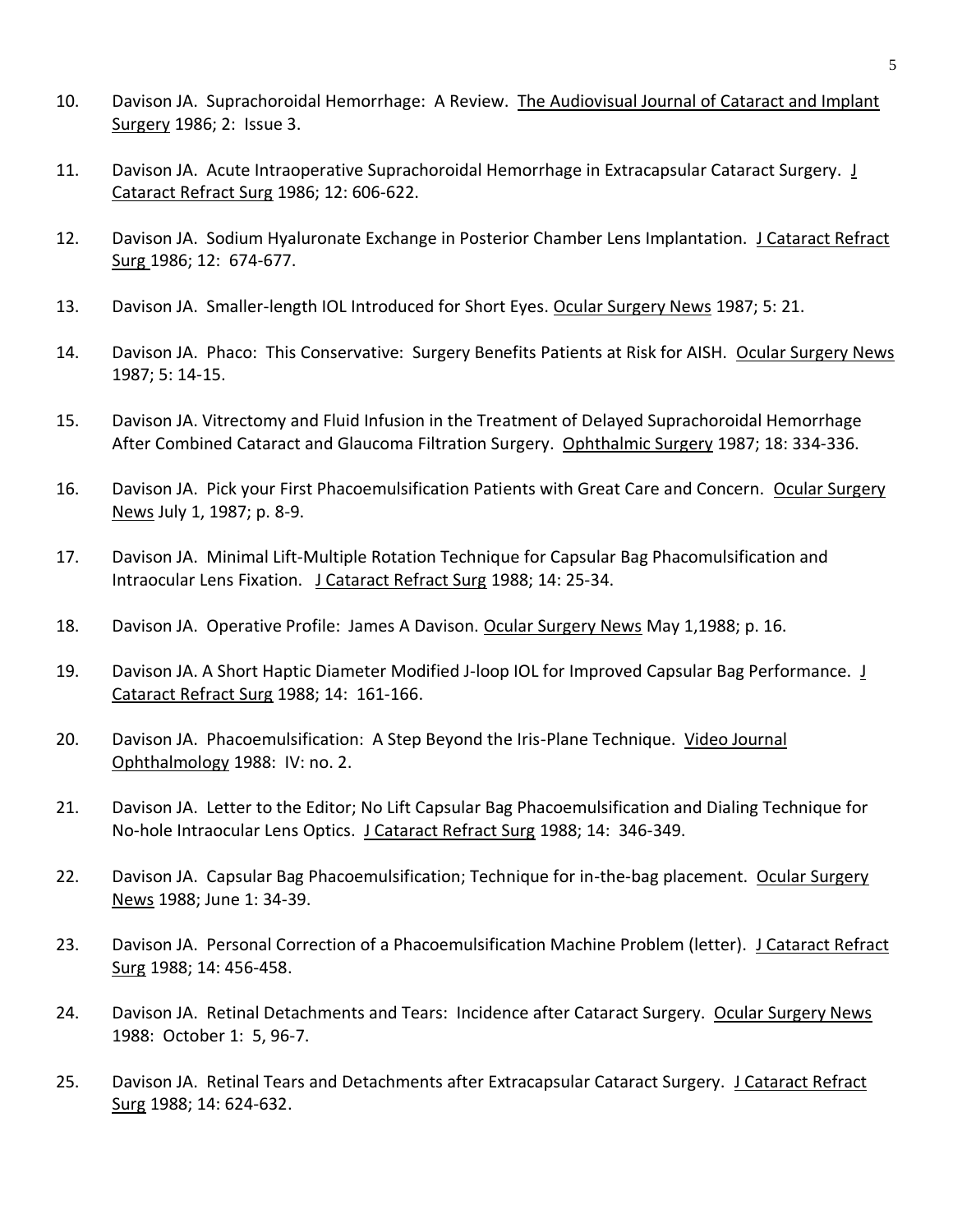- 26. Davison JA. Transverse Astigmatic Keratotomy with Phacoemulsification. Video Journal of Ophthalmology 1988; IV: no. 6.
- 27. Davison JA. Transverse Astigmatic Keratotomy Combined with Phacoemulsification and Intraocular Lens Implantation: Results of Initial Cases. J Cataract Refract Surg 1989: 15: 38-44.
- 28. Davison JA. The Cutting and Suction Phaco Technique. Video Journal of Ophthalmology 1989; V: No. 2.
- 29. Davison JA. Bimodal Capsular Bag Phacoemulsification: A Serial Cutting and Suction Ultrasonic Nuclear Dissection Technique. J Cataract Refract Surg 1989; 15: 272-282.
- 30. Davison JA. Endocapsular Approach is Not Ideal in All Cases. Ocular Surgery News September 15, 1989; p 20, 24.
- 31. Davison JA. Distention of the Capsular Bag After Phaco and Posterior Chamber IOL Implantation: A Unique Complication of Capsulorhexis. Ocular Surgery News, November 1, 1989; p 18-19, 64-65.
- 32. Davison JA. Consultation Section: Management of the Small Pupil in Phacoemulsification. J Cataract Refract Surg 1989; 15: 711-712.
- 33. Apple D. Casanova R. Daun M. Gwin T. Brown G. Imkamp E. Haik M. Brown S. Davison J.: Technique of PC-IOL Implantation Using a Small Smooth, Circular, Continuous Tear Capsulotomy [Capsulorhexis]. Topics: (1) Anterior Capsulotomy Technique Surgeons View, (2) Hydrodissection, (3) Demonstration of Structural Integrity of a Smooth, Continuous Tear Capsulotomy, (4) Intentional Cuts made in Capsulotomy, (5) Complication of Extension of Anterior Capsulotomy: (a) Zonular/capsular disruption (b) IOL decentration and/or dislocation (c) Pea-Podding, and (6) Center for Intraocular Lens Research Video presented at the American Academy of Ophthalmology, 1989.
- 34. Davison JA. Capsular Bag Distension after Endophacoemulsification and Posterior Chamber Intraocular Lens Implantation. J Cataract Refract Surg 1990; 16: 99-108.
- 35. Davison JA. Thinning the Rim. The Audiovisual Journal of Cataract & Implant Surgery 1990; Volume VI, Issue 2.
- 36. Davison JA. Hybrid Nuclear Dissection Technique for Capsular Bag Phacoemulsification. J Cataract Refract Surg 1990; 16: 441-450.
- 37. Davison JA. Phacoemulsification in the Absence of Zonular Support: in Consultation Section. *J* Cataract Refract Surg 1990; 16: 656-658.
- 38. Davison JA. Silicone IOL Insertion Spares Optic Decentration. Ocular Surgery News, November 15, 1990, 44-45.
- 39. Davison JA. Jablonski R: Audio Makes Medical Record Safe and Sound. Ocular Surgery News, December 15, 1990, 1, 22, 23.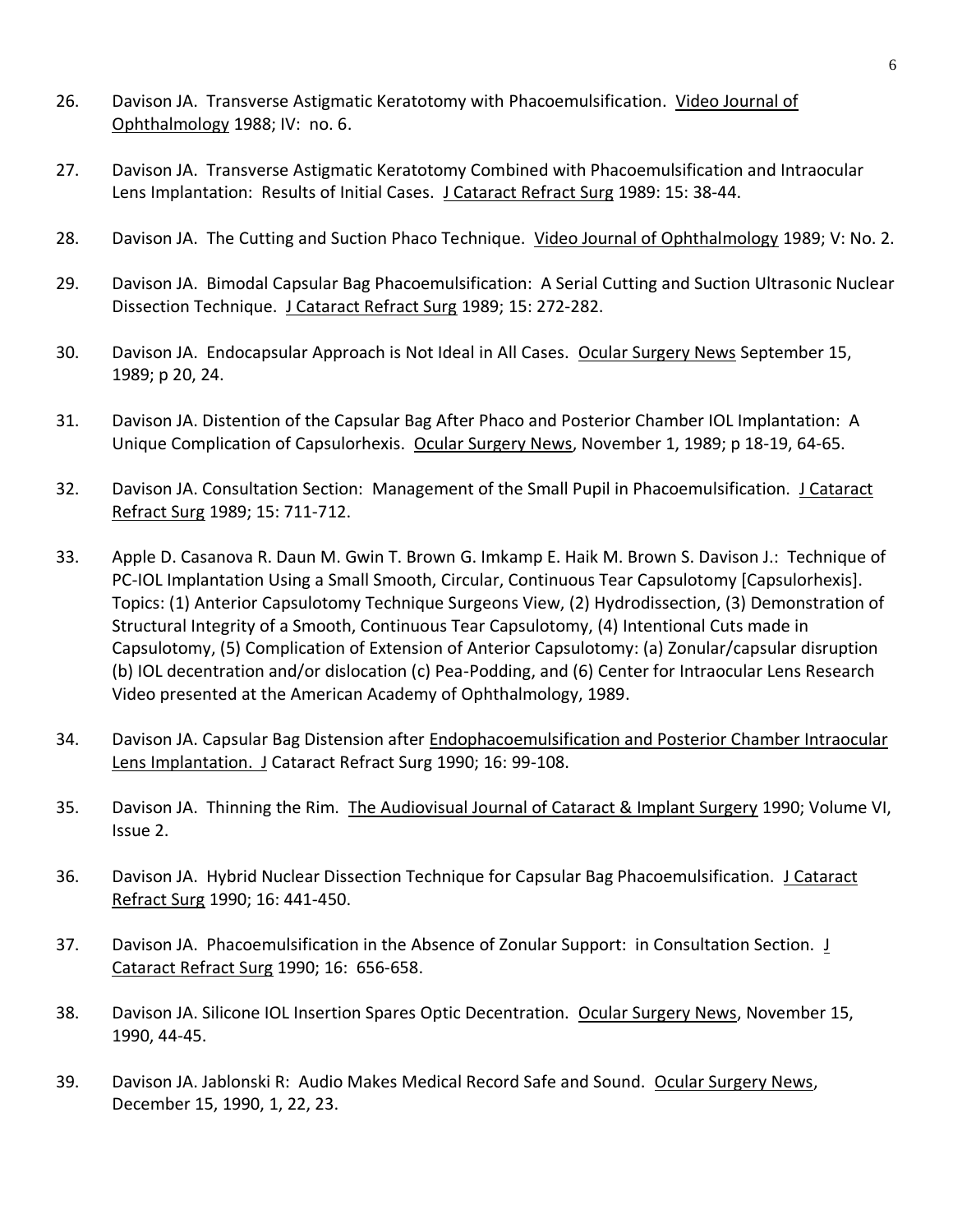- 40. Davison JA. Transverse Astigmatic Keratotomy in Phacoemulsification. In: Current Concepts of Multifocal Intraocular Lenses. Edited by WA Maxwell, LT Nordan, Slack Inc., Thorofare, NJ, 1991, pp. 165-191.
- 41. Davison JA. Set-up. In: Textbook of Advanced Phacoemulsification Techniques, edited by PS Koch, JA Davison, Slack Inc., Thorofare, NJ, 1991, pp. 3-14.
- 42. Davison JA. Wound Construction. In: Textbook of Advanced Phacoemulsification Techniques. Edited by PS Koch, JA Davison, Slack Inc., Thorofare, NJ, 1991, pp. 15-27.
- 43. Davison JA. Capsulotomy Tear Patterns. In: Textbook of Advanced Phacoemulsification Techniques. Edited by PS Koch, JA Davison, Slack Inc., Thorofare, NJ, 1991, pp 57-75.
- 44. Koch PS. Davison JA. Hydrodelamination & Hydrodissection. In: Textbook of Phacoemulsification Techniques. Edited by PS Koch, JA Davison, Slack Inc., Thorofare, NJ, 1991, pp. 99-104.
- 45. Davison JA. Introduction to Phacoemulsification. In: Textbook of Phacoemulsification Techniques. Edited by PS Koch, JA Davison, Slack Inc., Thorofare, NJ, 1991, pp. 107-138.
- 46. Davison JA. Capsular Bag Phacoemulsification. In: Textbook of Advanced Phacoemulsification Techniques. Edited by PS Koch, JA Davison, Slack Inc., Thorofare, NJ, 1991, pp. 153-187.
- 47. Davison JA. Posterior Nuclear Fracture and Quartering Technique. In: Textbook of Advanced Phacoemulsification Techniques. Edited by PS Koch, JA Davison, Slack Inc., Thorofare, NJ, 1991, pp.257-272.
- 48. Koch PS, Davison JA. Small Capsulotomy Cortical Aspiration Techniques. In: Textbook of Advanced Phacomulsification Techniques. Edited by PS Koch, JA Davison, Slack Inc., Thorofare, NJ, 1991, pp. 313- 324.
- 49. Davison JA. IOL Insertion and Wound Closure. In: Textbook of Advanced Phacoemulsification Techniques. Edited by PS Koch, JA Davison, Slack Inc., Thorofare, NJ, 1991, pp. 361-381.
- 50. Davison JA. Phacoemulsification in Glaucomatous Eyes. In: Glaucoma Surgery. Edited by JV Thomas, CD Belcher III, RJ Simmons. Year Book, Inc., Mosby, St. Louis, MO, 1992, pp. 295-314.
- 51. Nordan LT, Maxwell WA, Davison JA. The Philosophy of Eye Surgery. In: The Surgical Rehabilitation of Vision. Edited by LT Nordan, WA Maxwell, JA Davison, Gower Medical Publishing, New York, NY, 1992, pp. 1.1-1.3.
- 52. Apple D, Davison JA, Nordan LT. Capsulorhexis, PC IOL Centration, and Trans-scleral PC IOL Fixation. In: The Surgical Rehabilitation of Vision. Edited by LT Nordan, WA Maxwell, JA Davison, Gower Medical Publishing, New York, NY, 1992, pp. 9.1-9.12.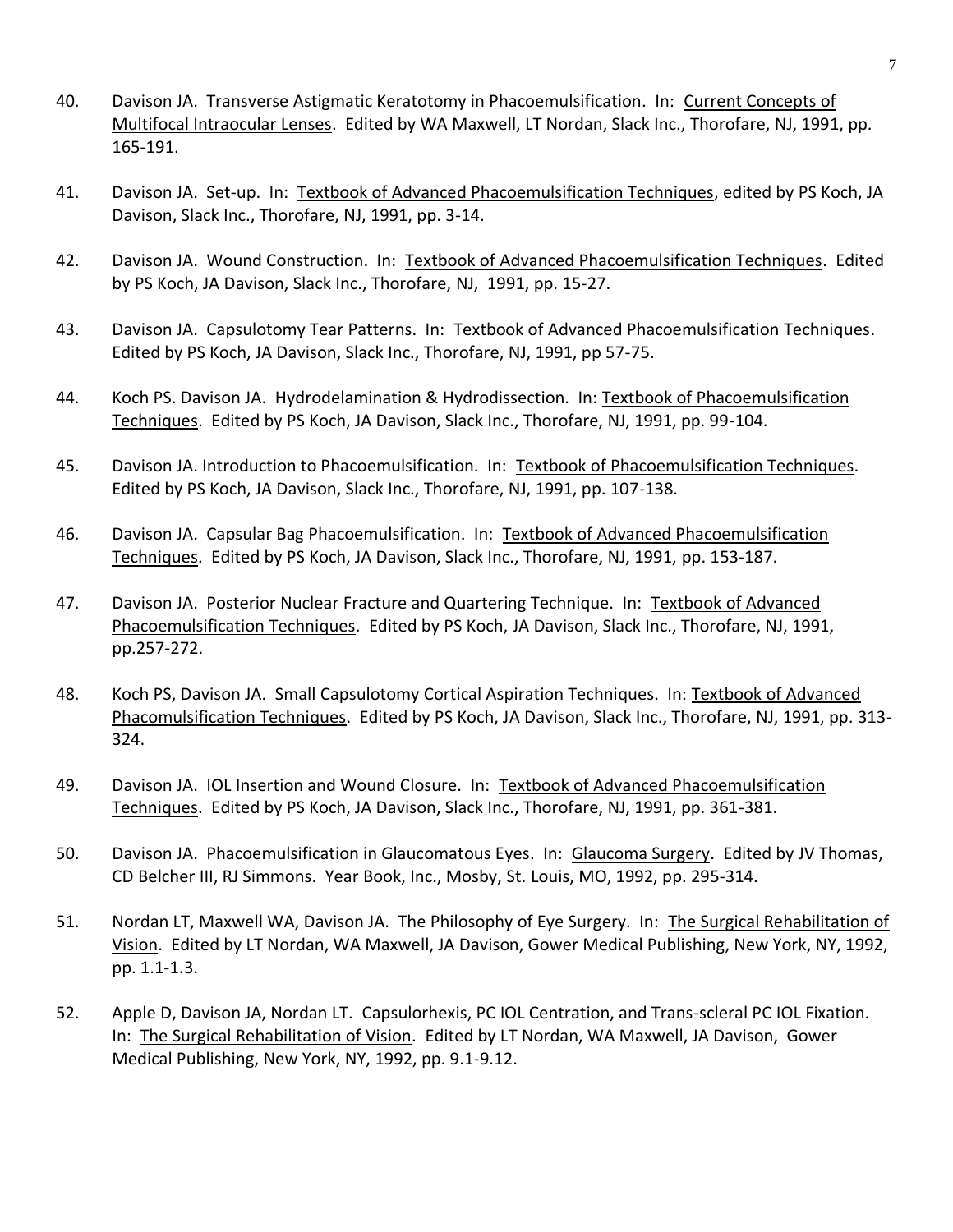- 53. Davison JA. Cataract Removal by Phacoemulsification. In: The Surgical Rehabilitation of Vision. Edited by LT Nordan, WA Maxwell, JA Davison, Gower Medical Publishing, New York, NY, 1992, pp. 13.1- 13.48.
- 54. Davison JA. Modified Insertion Technique for the SI-18NB Intraocular Lens. J Cataract Refract Surg 1991; 17: 849-853.
- 55. Davison JA. In Search of the Ideal IOL: Structural Features Designed for Capsular-Bag Placement. Ocular Surgery News, January 15, 1992, 55-58.
- 56. Davison JA. Three Basic Principles of in-the-bag Phaco Determine How Your Technique will Evolve. Phaco & Foldables; 5: January/February 1992, 1-4.
- 57. Davison JA. Inflammatory Sequelae with Silicone-Polypropylene IOL's (letter). J Cataract Refract Surg. 1992; 18: 421-422.
- 58. Davison JA. To Phaco or Not to Phaco? That is Not the Question. Ocular Surgery News 10: Dec. 15, p 10-11, 1992.
- 59. Davison JA. Keratometric Comparison of 4.0 and 5.5 mm Scleral Tunnel Cataract Incisions. J Cataract Refract Surg. 1993; 19: 3-8.
- 60. Davison JA. Structural Features of Intraocular Lenses Designed for Use Capsulorhexis (letter). J Cataract Refract Surg. 1993; 19: 112-116.
- 61. Davison JA. Capsulorhexis Contraction Syndrome: Prevention and Management. Ocular Surgery News. March 1, 1993, pp 64-65.
- 62. Davison JA. Features and Complications of Retrobulbar Block for Cataract Surgery. J Cataract Refract Surgery, 1993: 19: 284-289.
- 63. Davison JA. Acute Intraoperative Suprachoroidal Hemorrhage in Capsular Bag Phacoemulsification. J Cataract Refractive Surgery, 1993; 19: 534-537.
- 64. Davison JA. Capsule Contraction Syndrome. J Cataract Refract Surg. 1993: 19: 582-589.
- 65. Masket S, Geraghty E, Crandall AS, Davison JA, Johnson SH, Koch DD, Lane SS: Undesired Light Images Associated with Ovoid Intraocular Lenses. J Cataract Refract Surg 1993; 19: 690-694.
- 66. Davison JA. Reply to Dr. Arnold (letter). J Cataract Refract Surgery 1993; 19: 814.
- 67. Davison JA. Reply to Dr. Epstein (letter). J Cataract Refract Surgery 1993; 19: 814-815.
- 68. Davison JA. Converting to Topical Anesthesia for Cataract Surgery: Selection, Communication, Technique. Ocular Surgery News, Dec. 1993, pp 5, 11.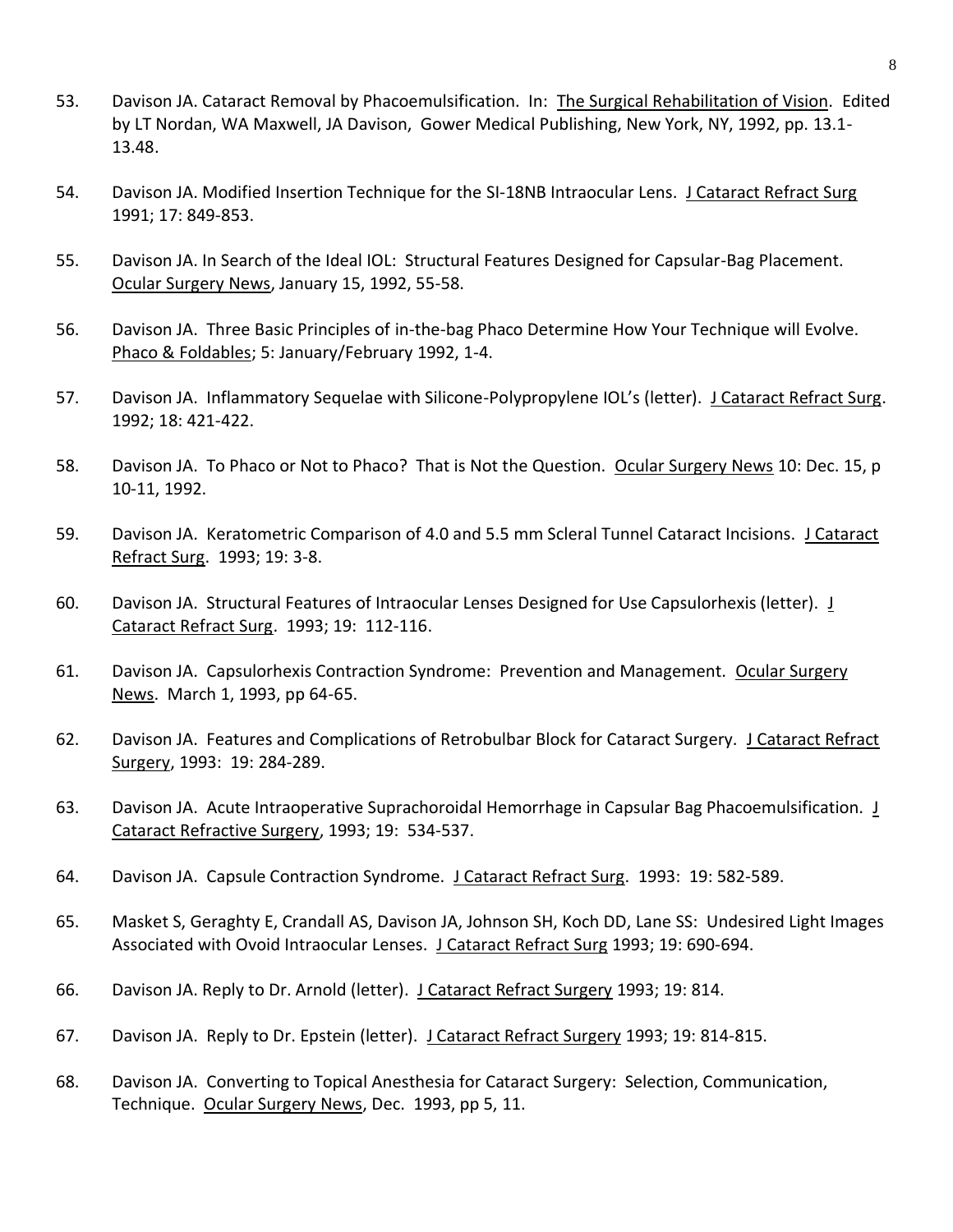- 69. Davison JA. "Patient Specific" Option List for Contemporary Cataract Surgery. Ocular Surgery News, 1993, pp 31, 49.
- 70. Davison JA. A free-hand, clear-corneal temporal-incision technique. Ocular Surgery News, September 1, 1994; pp 76-77
- 71. Davison JA. Reply to Dr. Nichamin (letter). J Cataract Refract Surg. 1994; 20: 106-108.
- 72. Davison JA. Simultaneous Cataract/IOL, Vitrectomy may Benefit Surgeon and Patients. Phaco & Foldables, Summer 1994.
- 73. Davison JA. Simultaneous Cataract IOL, Vitrectomy may Benefit Surgeon and Patients. Ocular Surgery News, November, 1994, pp 5, 7 (reprinted from Phaco & Foldables, Summer 1994).
- 74. Davison JA. The Dynamic Range of Phacoemulsification. Phaco & Foldables, (Summer 1995)
- 75. Davison JA: The Dynamic Range of Phacoemulsification. Video distributed by Alcon Surgical, Fort Worth, Texas, 1995.
- 76. Davison JA: Consultation Section: Reply Regarding Foldable Intraocular Lenses. J Cataract Refract Surg 1996; 22: 166-167.
- 77. Davison JA: Acrylic IOL is well-centered the day after surgery. Ocular Surgery News, August 1, 1996; pp 64, 65.
- 78. Davison JA: Contributor to: ProVision Series 2; Section 3, Vol 1, 1996. American Academy of Ophthalmology, San Francisco, CA.
- 79. Davison JA: Smoking Wound Burn. In: Phaco Pearls from Around the World. Edited by Brint SF. Video distributed by Alcon Surgical, Fort Worth, Texas, 1997.
- 80. Davison JA: Wound Poach. In: Phaco Pearls from Around the World. Edited by Stephan F. Brint SF. Video distributed by Alcon Surgical, Fort Worth, Texas, 1997.
- 81. Davison JA: Personal Phacoemulsification Technique. In: Phacoemulsification Principles and Techniques. Edited by Lucio Buratto, Slack Inc, Thorofare, NJ. 1998; pp. 407-413.
- 82. Lehmann R, Davison J, Weiler H: Surgical Application of the Turbosonics Aspiration Bypass System (ABS). Video distributed by Alcon Surgical, Fort Worth, Texas, 1998.
- 83. Davison JA, Hagan JC: Clinical Comparison of the Alcon 20,000 Legacy and 10,000 Master Phacoemulsification Units. J Cataract Refract Surg. May 1998; Vol 24 pp 693-96.
- 84. Davison JA: A Comparison of Technologically Advanced Ultrasonic Tips. Alcon presents Advances in Technique & Technology. Review of Ophthalmology, April 1999;Part 2 of 2,pp 8-9.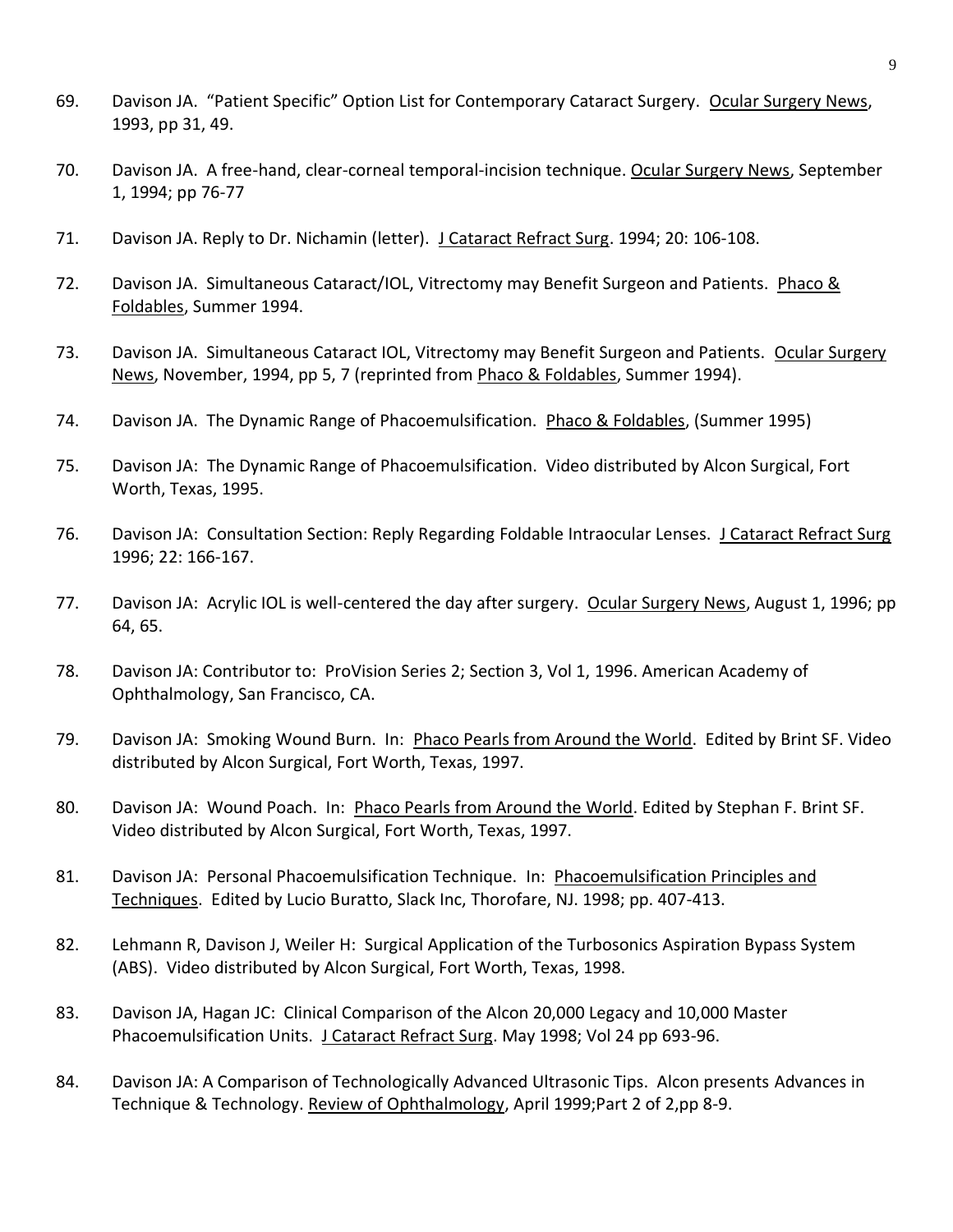- 85. Davison JA: Performance comparison of the Alcon Legacy 20000 1.1 mm TuboSonics and 0.9 mm MicroTip. J Cataract Refract Surg. October 1999; Vol. 25 pp 1382-1385.
- 84. Davison JA: Performance comparison of the Alcon Legacy 20000 1.1 mm TurboSonics and 0.9 mm Aspiration Bypass System tips. J Cataract Refract Surg 1999; 25:1386-1391.
- 85. Davison JA: Personal Techniques. In: Clear Corneal Lens Surgery, Fine IH (Ed), Slack Inc. Thorofare, NJ, 1999; Chapter 12, pp 157-184.
- 86. Davison JA: Consultation section on cataract surgery in central vein occlusion. Samuel Masket, Editor. J Cataract Surg 1999; 25: pp 1178-1179.
- 87. Davison JA. A comparison of technologically advanced ultrasonic tips. Supplement to Review of Ophthalmology Part 2 of 2, April 1999, pp 8-9.
- 88. Davison JA. Panelist in Outcomes: the material reasons behind IOL performance. Supplement to Review of Ophthalmology February, 1999
- 89. Davison JA: What causes idiopathic temporal darkness. Ocular Surgery News 1999; 17: pp 102-103.
- 90. Davison JA: Intraocular Lenses. In: Clinical Ophthalmology 2000, Tasman WS, Jaeger EA, (Eds), Slack Inc., Thorofare, NJ, 2000; Vol. 6 Chapter 11 pp 1-31
- 91. Davison JA; Free-hand clear corneal incision with Legacy 20,000 Aspiration Bypass System. In: Atlas of Cataract Surgery. Crandall AS, Masket S (Eds), Martin Dunitz Ltd., London, UK 1999; Chapter 16, pp 115-127
- 92. Davison JA: Positive and negative dysphotopsia in patients with acrylic intraocular lenses. J Cataract Refract Surg 2000; Vol. 26, No. 9, pp. 1346-1355.
- 93. Davison JA: Explanting the AcrySof single-piece IOL. EyeWorld 2001; 11:67.
- 94. Davison JA: Performance comparison of the Alcon Legacy 20000 straight and flared 0.9 mm Aspiration Bypass System (ABS[R]) tips. J Cataract Refract Surg 2002; 28:76-80.
- 95. Davison JA: Challenging Cataract Surgery. "Cataract: Complications/Opacification" Boston: Physician Education, Inc.; 2001. (CD-ROM)
- 96. Davison JA: Overview of Intraocular Lenses. In Monograph Series Cataract Surgery and Intraocular Lenses. Ford JG, Karp CL (Eds). Clinical Education Division of the Foundation of the American Academy of Ophthalmology. 2001. Chapter 8, pp. 94-119.
- 97. Davison JA: History of Intraocular Lenses. In Monograph Series Cataract Surgery and Intraocular Lenses. Ford JG, Karp CL (Eds). Clinical Education Division of the Foundation of the American Academy of Ophthalmology 2001. Appendix, pp. 199-214.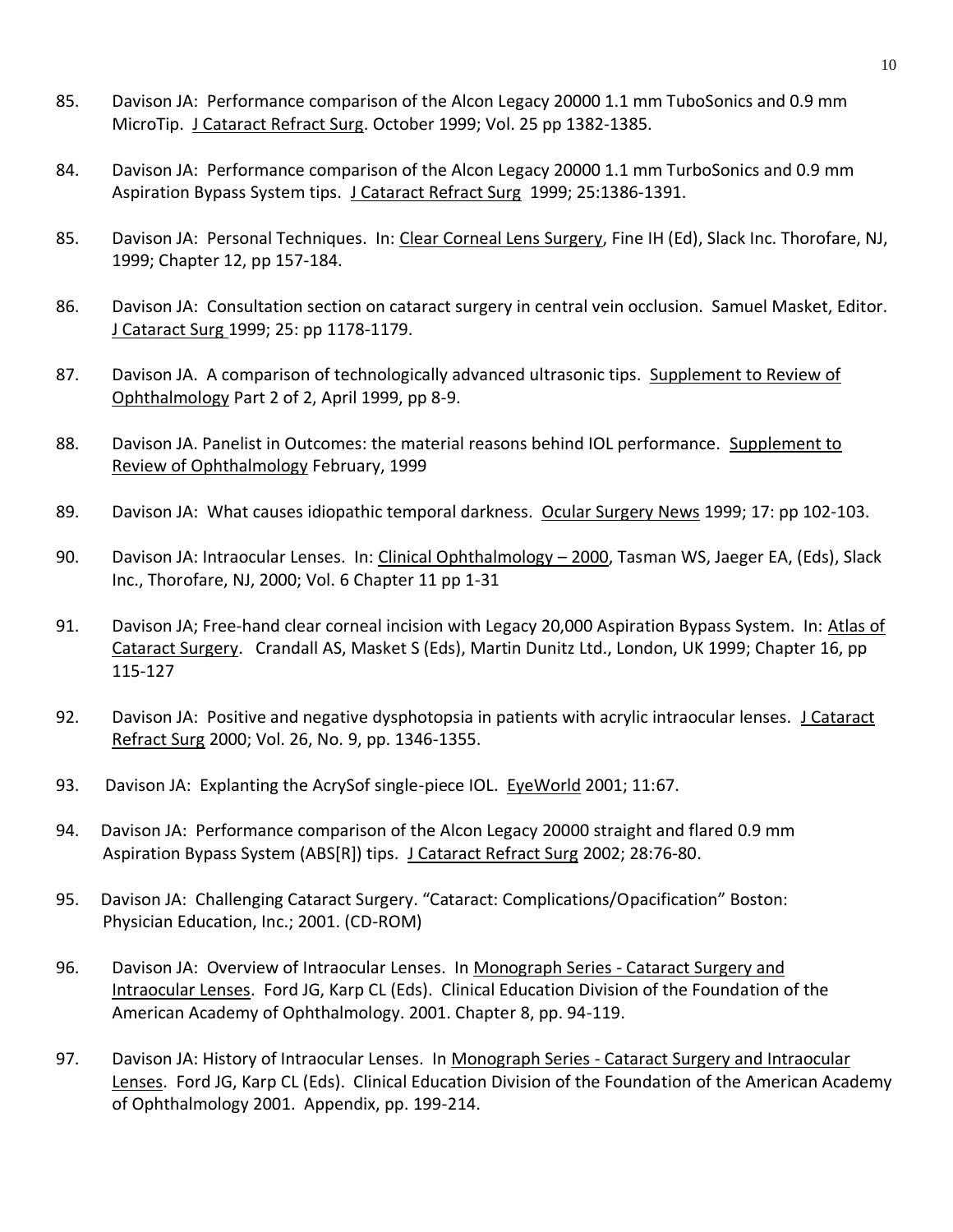- 98. Davison JA: Consultation Section: Cataract surgical problem. J Cataract Refract Surg 2001; Vol. 27, No. 6, pp. 806-7
- 99. Davison JA: Phacoemulsification technology tailored to nuclear hardness. Using the LOCS III classification system, surgeon determines continuous or burst mode approach. Ophthalmology Times, Feb. 2002, pp. 8-11.
- 100. Davison JA: Reducing ultrasound power during phaco. Ocular Surgery News, March 2002, pp. 9-10.
- 101. Davison JA: Blue-light damage is well-established risk in pseudophakia. Ophthalmology Times, July 2002; Vol. 27, No.14, pp. 30-31.
- 102. Davison JA: One-piece AcrySof IOLs 'perform well in all regards,' surgeon says. Ocular Surgery News, July 2002
- 102. Davison JA: Clinical performance of the Alcon SA30AL and SA60AT single-piece acrylic intraocular lenses. J Cataract Refract Surg 2002; 28:1112-1123.
- 103. Davison JA: Consultation Section: Cataract surgical problem. J Cataract Refract Surg 2002; Vol. 28, No. 4, pp 588.
- 104. Davison JA: Advanced technology for cataract surgery video. Ocular Surgery News DVD. 2002; Educational DVD.
- 105. Davison JA, Chylack LT: Clinical application of the Lens Opacities Classification System III in the performance of phacoemulsification. J Cataract Refract Surg 2003;Vol. 29, No.1,pp 138-145.
- 106. Davison JA: Application of the Lens Opacities Classification System III (LOCS III) in Phacoemulsification. In Phacoemulsification, Principles, and Techniques, 2<sup>nd</sup> Edition. Buratto (Ed), Slack Inc., Thorofare, NJ 2003; pp. 37-39.
- 107. Davison JA: Phacoemulsification of the Hard Cataract. In Phacoemulsification, Principles, and Techniques, 2nd Edition. Buratto (Ed), Slack Inc., Thorofare, NJ 2003; pp. 551-553
- 108. Davison JA: Side-view video camera photography allows analysis of phaco techniques. Ocular Surgery News 2003; Vol. 21, No. 22, pp. 3, 17,18.
- 109. Davison JA: Nd:YAG laser posterior capsulotomy after implantation of AcrySof IOLs. J Cataract Refract Surg. 2004; Vol. 30. pp. 1492-1500.
- 110. Davison JA: Refractive-Diffractive Simultaneous Vision IOL and Intralasik Early Experience. Audio-Digest Ophthalmology, Vol. 42 Issue 07, April 7, 2004
- 111. Davison JA: DuoVisc "Clear Corneal Cataract Surgery". Alcon DVD. Produced by Captured Light Studios. June 2004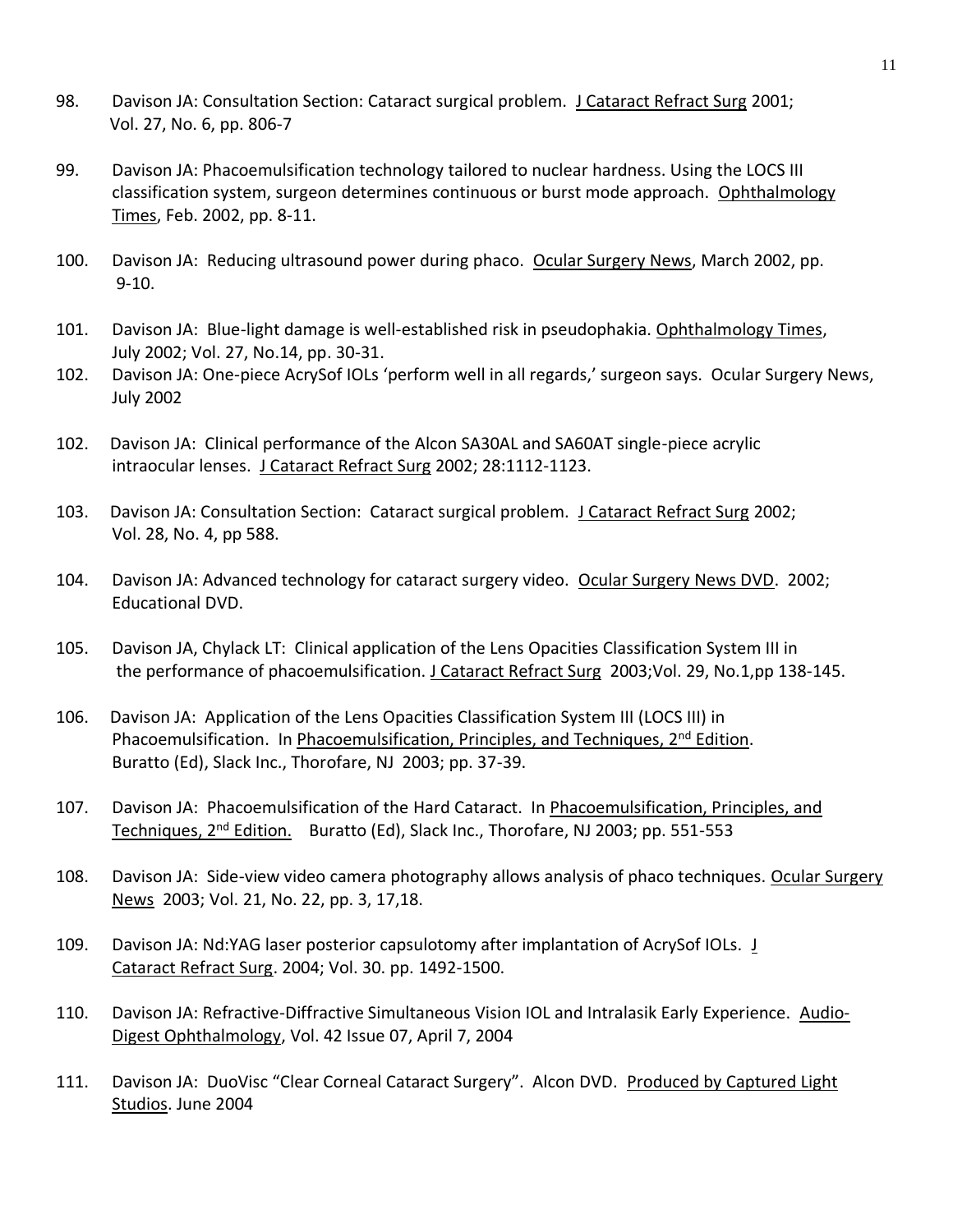- 112. Davison JA: Experience with ReSTOR, Interim results of the AcrySof ReSTOR IOL clinical study. On the Edge 2004. Supplement to J Cataract Refract Surg. July 2004; pp.20-21.
- 113. Davison JA: How does the ReSTOR lens work? Expert Insight Review of Refract Surg. October 2004; Vol. 5, No. 4, pp. 18-20.
- 114. Izak AM, Werner L, Pandey SK, Apple DJ, Vargas LG, Davison JA: Single-piece hydrophobic acrylic intraocular lens explanted within the capsular bag: Case report with clinicopathological correlation. J Cataract Refract Surg 2004; 30:1356-1361.
- 115. Davison JA: The AcrySof ReSTOR Pseudoaccommodative Lens. Cataract & Refract Surg Today. November/December 2004; Vol 4, No. 11, pp.70-71.
- 116. Davison JA, Patel, AS: Light normalizing intraocular lenses. International Ophthalmology Clinics. 45 (1): 55-106, Winter 2005.
- 117. Davison JA Cionni RJ, Snowdon JR, et al: Analysis of simultaneous surgeon and side-view video comparing in situ fracture and stop and chop phacoemulsification. J Cataract Refract Surg. February 2005; Vol 31, No.2, pp. 274-279.
- 118. Davison, JA. Editor Note. Alcon Advances in Cataract/Refractive Technologies. Supplement Review of Refract Surg 2005.
- 119. Davison, JA. Hard Cataract and Medium Pupil in a Hyperopic Eye. *VISCOAT and PROVISC aid in this challenging surgery.* Supplement to J Cataract Refract Surg Today. April 2005;pp.16-17.
- 120. Davison JA. Cataract surgical problem: April Consultation #9. J Cataract Refract Surg. April 2005; Vol 31, No 4, pp.657-658.
- 121. Davison JA. Versatile viscoelastic use protects tissue. Ocular Surgery News. April 2005; Vol 23, No.8, pp.47.
- 122. Davison JA. Experience with the AcrySof ReSTOR Multifocal IOL. Refractive EyeCare for Ophthalmologist. April 2005;Vol 9, No 4, pp.18-22.
- 123. Davison JA. AcrySof ReSTOR Lens. IOA News. June 2005; Vol 12, No 5, pp 3-5.
- 124. Davison JA: Ultrasonic power reduction during phacoemulsification using adjunctive NeoSoniX technology. J Cataract Refract Surg. May 2005; Vol 31, pp 1015-1019.
- 125. Davison JA. Deciphering Diffraction How the ReSTOR apodized refractive diffractive optic works. Cataract Refract Surg Today. June 2005; pp. 42-46.
- 126. Davison JA. IntraLase LASIK enhances vision after ReSTOR lens replacement. Ocular Surgery News. September 15, 2005, pp.31-33.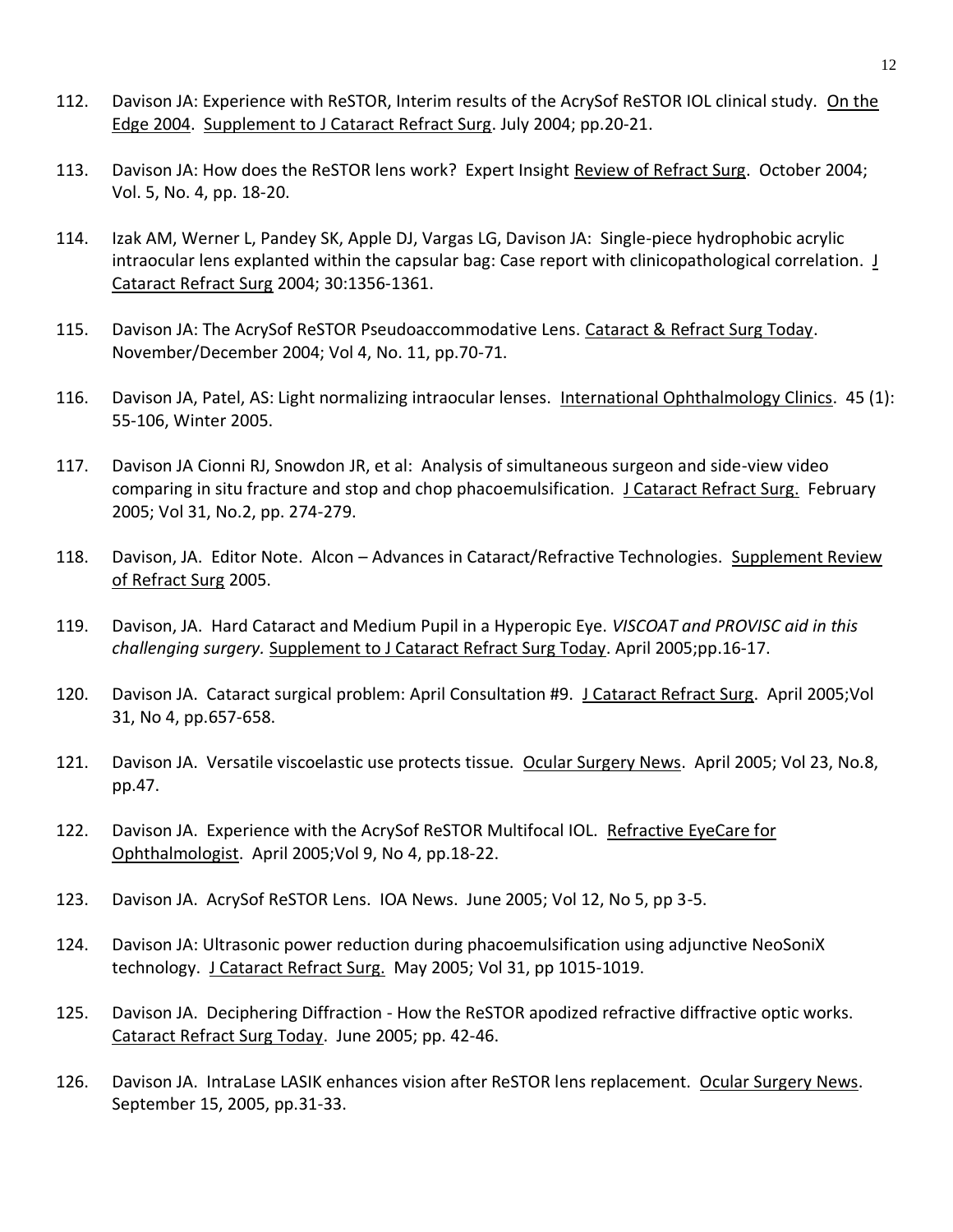- 127. Davison JA, Arnold P, Crandall A, Erie J, Masket S, Olson R: Pseudophakic Dysphotopsia. Comprehensive Ophthalmology. September-October 2005; Vol 6, pp 215-225.
- 128. Davison JA. Metal blade facilitates creation of bimanual incision. Simultaneous created bimanual metal blade phacoemulsification incisions using the paracentesis blade for globe fixation are described. Ocular Surgery News. November 15, 2005; Vol 23, pp 27-28.
- 129. Davison JA. Early clinical results reveal strong patient satisfaction with ReSTOR IOL Interview with Ms Cruz for Ocular Surgery News. December 1, 2005; Vol 23, pp 15-16.
- 130. Davison JA. The Acrysof ReSTOR Lens: Pros and Cons. Cataract Refract Surg Today. January 2006; pp.63.
- 131. Davison JA. Apodized diffractive IOLs: a revolutionary design monograph. Ocular Surgery News. January 1, 2006;Vol 24, No. 2, pp 6-7
- 132. Davison JA, Kleinmann G, Apple D: Intraocular Lenses. In: Duane Ophthalmology 2006, Tasman WS, Jaeger EA, (Eds), Slack Inc., Thorofare, NJ, 2006; Vol. 6 Chapter 11 on CD-ROM.
- 133. Davison JA. Positive pseudophakic dysphotopsia successfully treated with IOL exchange. Case report describes resolution of postoperative haze and "blinking" temporal lights. Ocular Surgery news. January 15, 2006;Vol 24, pp 34-38.
- 134. Davison JA. Round table: Philosophy of mixing IOLs for presbyopia correction spurs debate. Ocular Surgery News. January 15, 2006;Vol 24, pp 48-54.
- 135. Davison JA. Symptoms after multifocal implant may be a result of incomplete cortical adaptation, Case report; one patient's subnormal vision recovery leads to IOL exchange. Ocular Surgery News. February 1, 2006;Vol 24, No.3, pp 8-14.
- 136. Davison JA. Managing Cataract Patients' Refractive Expectations. Six areas to emphasize for success. Cataract & Refract Surg Today. March 2006; pp.1-3.
- 137. Davison JA. IntraLase suction breaks: Incidence and clinical significance. Polk County Medical Society Bulletin. March/April 2006; pp 21-23.
- 138. Davison JA, Simpson MJ. History and Development of the Apodized Diffractive Intraocular Lens. J Cataract Refract Surg. May 2006; Vol 32, pp 849-858.
- 139. Davison JA, Serafano DN, Alio JL, et al. Microincisional Phacoemulsification Phaco Pearls. Cataract Refract Surg Today. September 2006; pp.25-28.
- 140. Davison JA. Tackling the Hard Cataract. Supplement to Cataract & Refract Surg. April 2007; pp5.
- 141. Condon GP, Hoffman RS, Davison JA, et al. Posttraumatic Displacement of a PC IOL. Cataract & Refrac Surg Today Complications Management. May 2007; pp.29-36.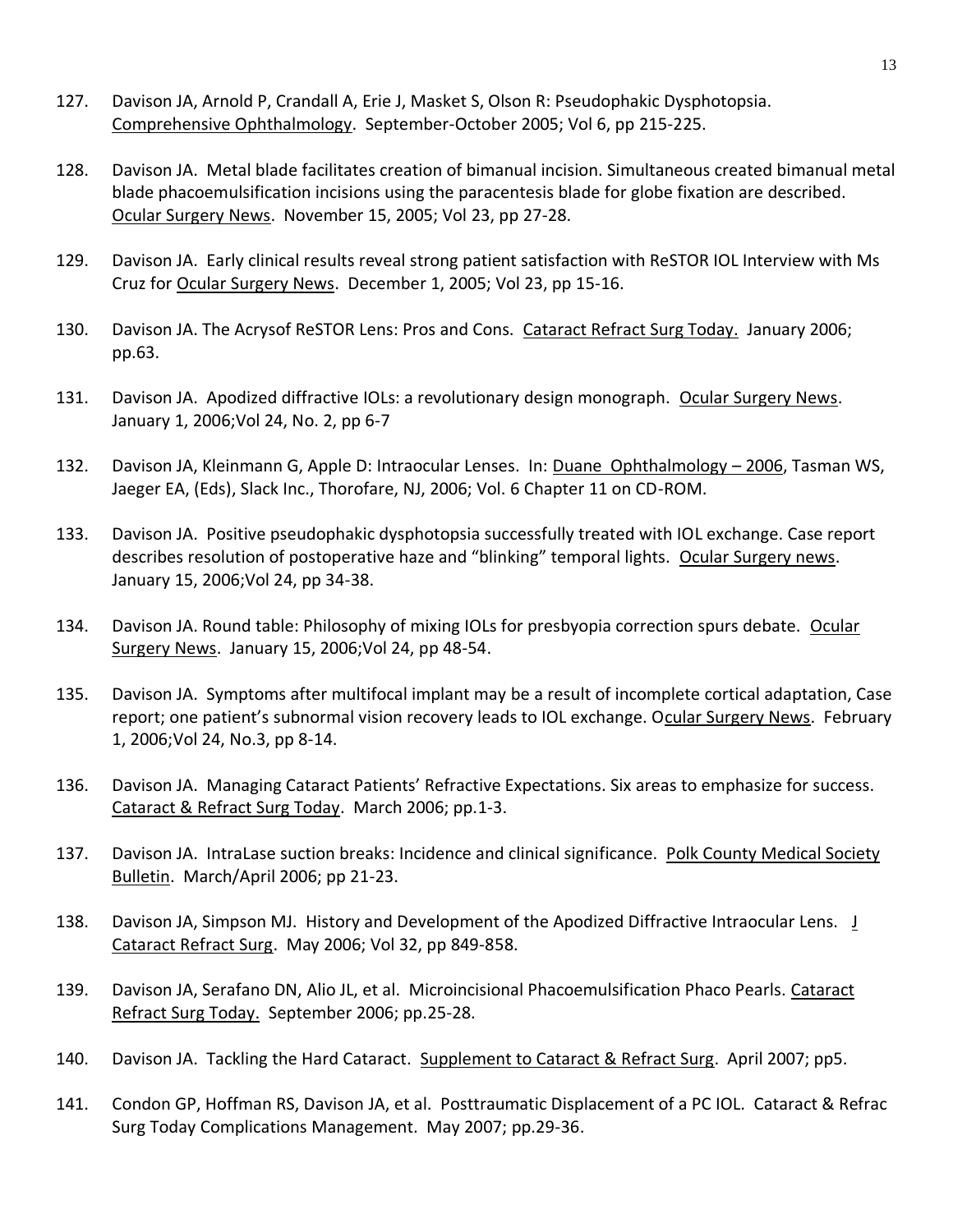- 142. Davison JA. **(Infiniti)** Comparison of Ultrasonic Energy Expenditures and Corneal Endothelial Cell Density Reductions During Modulated and Non-Modulated Phacoemulsification. Ophthalmic Surg Lasers & Imaging. 2007 May-Jun;38(3):209-18.
- 143. Davison JA. Consultation Section, Cataract Surgical Problem. J Cataract Refract Surg. August 2007; Vol 33, pp 1357-1358.
- 144. Davison JA. Ophthalmic Viscosurgical Devices useful in Floppy Iris Syndrome. Ophthalmology Times February 1, 2008. 26.
- 145. Davison JA. The New Frontier of Microincision in Cataract Surgery. Ophthalmology Management. Understanding the Impact of Wound Architecture in Cataract Surgery issue, March 2008, S-1- S-4.
- 146. Davison JA. Beginning Micro-coaxial Surgery. EyeWorld 2008 ASCRS-ASOA Chicago Show Daily Supplement: Micro-Coaxial Phaco: Putting it all Together. April 2008; pp.6.
- 147. Davison JA. New OZIL 12 Tip Benefits Torsional Surgeons. Ophthalmology Times. Optimizing Torsional Ultrasound: An Exploration in Surgical Excellence issue. May 2008, pp 12-15.
- 148. Davison JA. Diffractive Multifocal IOL How Does It Work? Chapter 42: Mastering Refractive IOLs – The Art and Science. David Chang Editor. Slack Inc., Thorofare, NJ 2008; pp.138-141.
- 149. Davison JA. Refining my Indications for Multifocal IOLs. Chapter 106: Mastering Refractive IOLs The Art and Science. David Chang Editor. Slack Inc., Thorofare, NJ 2008; pp379-381.
- 150. Davison JA. Cumulative tip travel and implied followability of longitudinal and torsional phacoemulsification. J Cataract Refract Surg. June 2008; 34:986-990.
- 151. Davison JA. Cataract surgical problem. Edited by Samuel Masket. J Cataract Refract Surg. Consultation Section, October 2008; 34:6.
- 152. Davison JA. Avoiding problems in cataract surgery in eyes with floppy iris syndrome. Techniques in Ophthalmology. 6(3):67-71.
- 153. Davison JA. Shaft geometry and tip motion configurations. Current topics in cataract & refractive surgery. Highlights (non-CME) of select presentations from the Park City Symposium. Review of Ophthalmology. March 2009; 8-9.
- 154. Davison JA. Wavefront-optimized ablation equals grade "A" work. Why a multicenter practice switched to the Allegretto Wave Eye-Q laser. Supplement to Cataract & Refract Surg Today. March 2009; 3-5.
- 155. Arbisser LB, Braunstein RE, Davison JA, et al. Posterior capsular tear during the implantation of a Toric IOL. Cataract Refract Surg Today. April 2009; 33-36.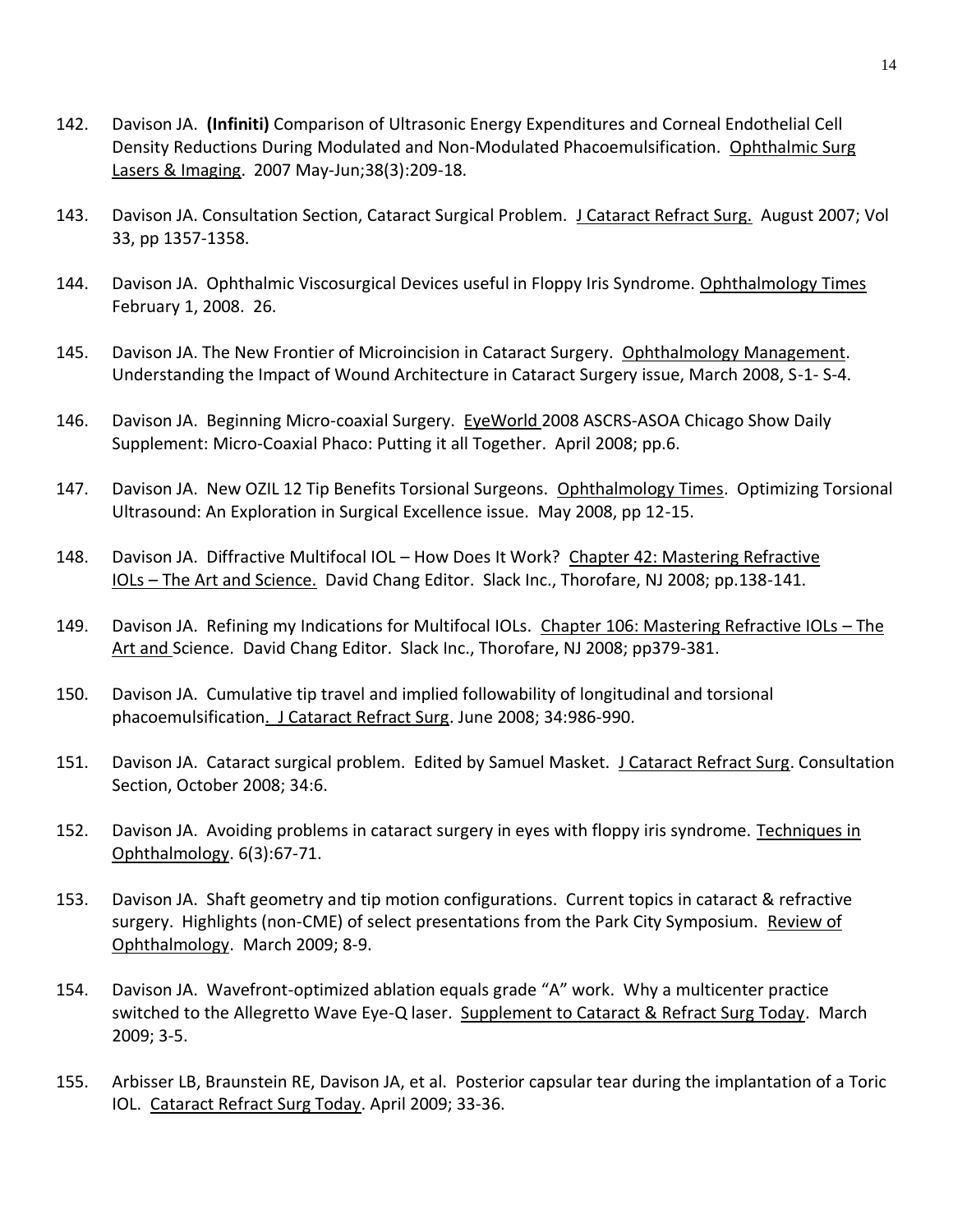- 156. Davison JA. Update on surgical innovation in cataract and refractive surgery Discovering the ideal laser platform. EyeWorld; July 2009: 2-3.
- 157. Davison JA. Managing cataract patients' refractive expectations. Cataract Surgery Today. 2009; Chapter 159:348-350. The best cataract and refractive IOL articles from Cataract & Refractive Surgery Today. David Chang, Editor. Bryn Mawr Communications LLC. Wayne, PA.
- 158. Davison JA. Deciphering Diffraction. Cataract Surgery Today. 2009; Chapter 163:355-358. The best cataract and refractive IOL articles from Cataract &I Refractive Surgery Today. David Chang Editor. Bryn Mawr Communications LLC, Wayne PA.
- 159. Davison JA. Intraoperative complications of LASIK flaps using the Femtosecond Laser in 3009 cases. J Refractive Surg. 2010; 26(11):851-857.
- 160. Davison JA, Weinstein AJ. Three successful strategies for reorienting AcrySsof Toric IOLs. Cataract Refract Surg Today. March 2010; 1-4.
- 161. Davison JA. Member of CMS NTIOL Committee "AcrySof Natural chromophore application for NTIOL status. Letter to Centers for Medicare & Medicaid Services CMS-1504P. August 23, 2010.
- 162. Davison JA. Protection endothelial cells in mature cataract cases. EyeWorld supplement. September 2010; 7-8.
- 163. Davison JA. Achieving best visual outcomes with a monofocal intraocular lens. US Ophthalmic Review (Touch Briefings) Spring 2011; 4:1.
- 164. Davison JA, Kleinmann G, Greenwald Yoel, Apple D. Intraocular lenses. Duane Ophthalmology 2011 Edition. Tasman WS, Jaeger EA, (Eds), Wolters Kluwer/Lippincot Williams & Wilkins; Vol 6, Chapter 11; 10132-10355.
- 165. Davison JA, Aaron MM, Chen S., et al. Choice of IOL after an anterior capsular tear. Cataract Refract Surg Today. June 2011; 11:43-46.
- 166. Davison JA, Patel AS, JP Cunha, Schwiegerling J, Muftuoglu O. Recent studies provide an updated clinical perspective on blue light-filtering IOLs. Graefe's Arch Clin Exp Ophthalmol 2011; 249(7); 957- 968.
- 167. Davison JA, Patel AS, JP Cunha, Schwiegerling J, Muftuoglu O. Reply to letter from Mainster M.A. & Turner P.L. titled "Blue light's benefits vs blue-blocking intraocular lens chromophores" Graefes Arch Clin. Exp Ophthalmol; August 2011; 1007/s00417-011; 1749.
- 168. Modi SS, Davison JA, Walters T. Safety, efficacy, and intraoperative characteristics of DisCoVisc and Healon ophthalmic viscosurgical devices for cataract surgery. Clinical Ophthalmol Dovepress. 2011; 5:1381-1389.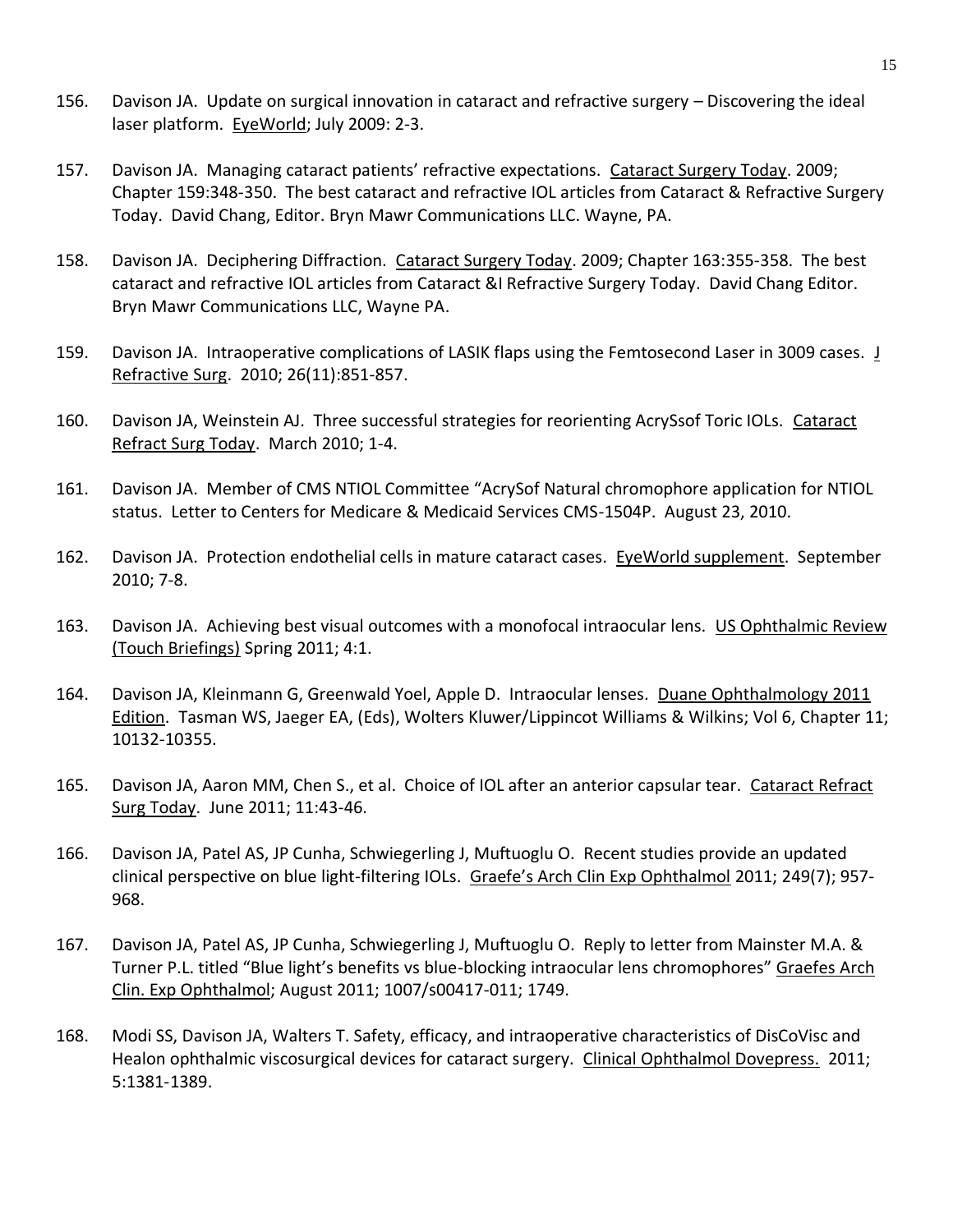- 169. Davison JA. 37 ways to get great outcomes with Torics. Significant interview contribution by Christopher Kent, Senior Editor – Review of Ophthalmol. January 2012; 26-33.
- 170. Davison JA. Managing cataract patients' refractive expectations. The best cataract and refractive IOL articles from Cataract & Refractive Surgery Today. 2009; Bryn Mawr Communications LLC. Editor David F. Chang, M.D. - Chapter 159:348-350.
- 171. Davison JA. Deciphering diffraction. The best cataract and refractive IOL articles from Cataract & Refractive Surgery Today. 2009; Bryn Mawr Communications LLC. Editor David F. Chang, M.D. -Chapter 163: 355-358.
- 172. Davison JA. Prevention and management of intraoperative floppy iris syndrome. In Tech- Chapter Cataract Surgery. February 7, 2013; edited by Farhan Husain Zaidi. ISBN 978-953-51-0975-4.
- 173. Davison JA. Cataract surgical problem. J Cataract Refract Surg, Consultation Section, edited by Samuel Masket, MD. July 2013; Vol 39, consultation #26; 1124-1125.
- 174. Davison JA. In-situ sculpting enhances cataract surgery. Ophthalmol Times. October 1, 2013.
- 175. Davison JA. Steps to success in implanting Toric IOLs. (This strategy before, during and after surgery can improve patient outcomes. Ophthalmology Management. November 2013; 54-58.
- 176. Davison JA. Advanced phaco systems, Centurion vision system. Ophthalmology Management. February 1, 2014; vol 18.
- 177. Davison JA. Just another day at the office: How the Cataract Refractive Suite helped. EyeWorld Supplement April 2014; pp 4-5.
- 178. Davison JA. Vanishing CTR Video J Cataract & Refract Surg. June 29, 2015
- 179. Davison JA. Results of endocapsular phacofracture debulking of hard cataracts. Clinical Ophthalmology Dove Press. July 2015; 1233-1238.
- 180. Davison JA, Potvin R. Refractive cylinder outcomes after calculating toric intraocular lens cylinder power using total corneal refractive power. Clinical Ophthalmology Dove Press August 2015; 1511- 1517.
- 181. Davison JA. Two-speed phacoemulsification for soft cataracts using optimized parameters and procedure step toolbar with the CENTURION Vision System and Balanced Tip. Clinical Ophthalmology Dove Press August 27, 2015:9 1563-1572.
- 182. Davison JA., Paul Arnold. Positive Pressure. Phacoemulsification and Intraocular Lens Implantation. Mastering Techniques and Complications in Cataract Surgery. Second Edition. Editor William J. Fishkind. Copyright 2017. Thieme, pp 183-192.